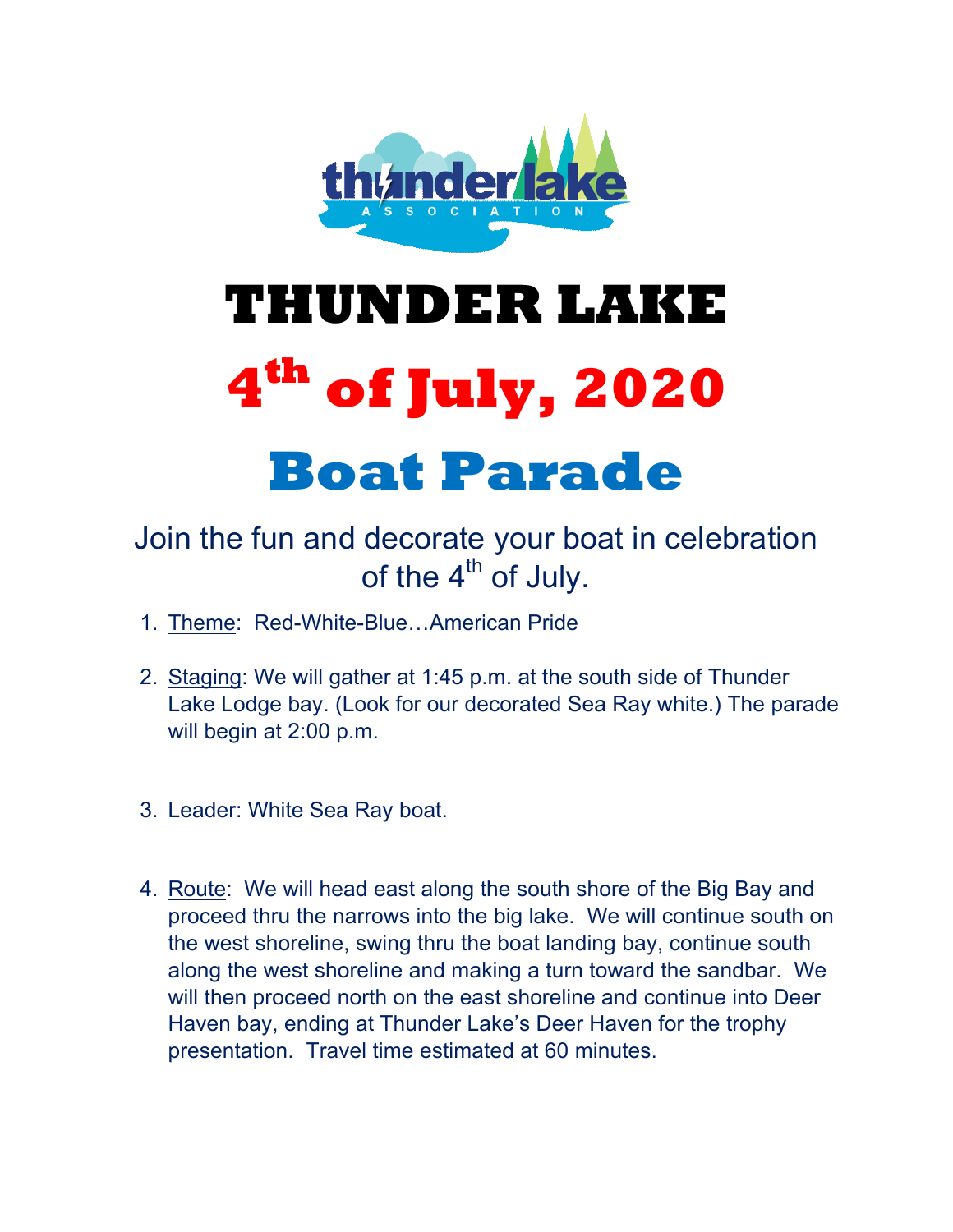- 5. Safety:
- Only motorized boats allowed in the parade.
- Please keep at a steady "minimal wake" speed.
- Stay a close, safe distance behind the boat in front of you.
- No passing, spinning or turning anywhere on the parade route.
	- Obey all applicable boating laws to make safety your priority.
	- By law, no fireworks of any kind allowed.
- 6. Judging: Please a personal identifier (with your name or number) on your boat. Use creative materials and adhere to the theme. Judges will be looking for creativity, originality, vibrant colors, use of costumes, role playing, music and enthusiasm of participants.
- 7. Prizes:  $1^{st}$  Place Name on traveling trophy plus \$150

 $2<sup>nd</sup>$  Place - \$100

3rd Place - \$75

- 8. Please register your boat by July 1<sup>st</sup> and the number of your crew to: purgettd@gmail.com
- 9. Pictures & Photographs: If you would like to submit photographs of your boat or group for posting on TLA's website, please send to: purgettd@gmail.com